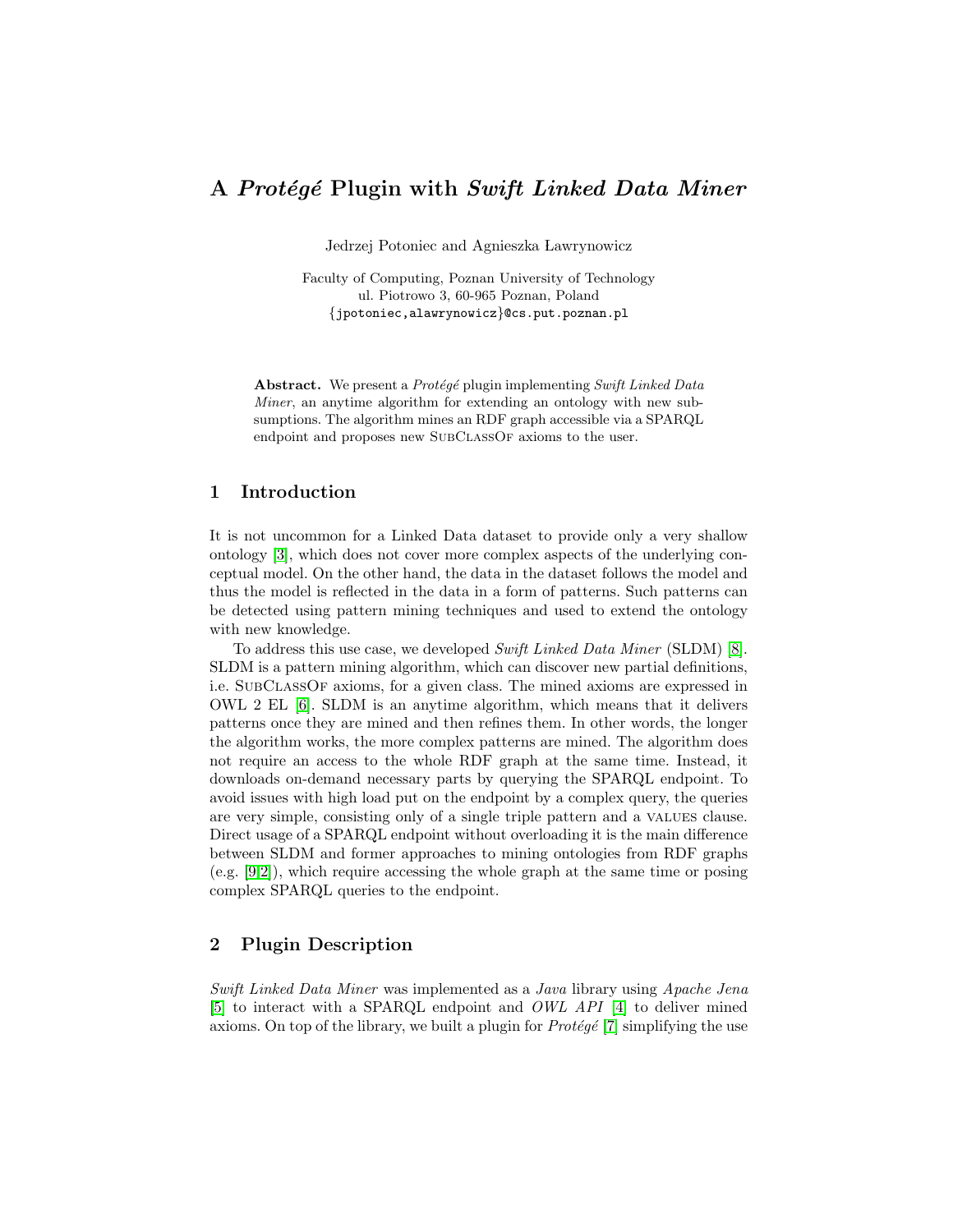

<span id="page-1-1"></span>Fig. 1. A typical workflow with the plugin. The user configures the plugin by specifying a class and an address of a SPARQL endpoint, then SLDM is run with alternating phases of querying the endpoint and mining obtained triples. The axioms are displayed right after they are mined, and the user can add them to the ontology.

of SLDM to just few clicks. Both the source code and a JAR file with the plugin are available in a  $\mathit{Git}^{1}$  $\mathit{Git}^{1}$  $\mathit{Git}^{1}$  repository at  $\texttt{https://bitbucket.org/jpotoniec/sldm}.$  $\texttt{https://bitbucket.org/jpotoniec/sldm}.$  $\texttt{https://bitbucket.org/jpotoniec/sldm}.$ 

A typical workflow with the plugin is presented in [Figure 1.](#page-1-1) First, the user configures SLDM with the basic interface of the plugin [\(Figure 2\)](#page-2-0) by choosing a class in the class hierarchy view and entering the address of the SPARQL endpoint, and starts SLDM with Run button. SLDM constructs a set of URIs belonging to the selected class, e.g. Astronaut, by posing a SPARQL query with a triple pattern ?x a Astronaut and then operates in two alternating phases of querying the endpoint and mining the obtained triples. In the first phase, the endpoint is queried about all the triples having an URI from the set in a subject position, by using the following WHERE clause: ?s ?p ?o . VALUES ?s {<<URIs>>}. The triples are then organized into a three-level index, with predicates in the first level, objects in the second and subjects in the third. Such an order enables efficient access e.g. to all URIs occurring in triples with predicate rdf:type and object Person. During the second phase, the index is scanned to discover the axioms, e.g. if for predicate  $\texttt{rdf:type}$  and object Person there are many subjects in the third level, an axiom Astronaut SUBCLASSOF Person is mined. If, for a given predicate, no pattern can be found, the corresponding subjects are used as an input to the first phase of SLDM, to mine more complex axioms. The mined axioms are displayed using a standard  $Prot\acute{e}q\acute{e}$  interface. An axiom is accompanied there by two buttons: the one with @ symbol to display additional information about the axiom (e.g. corresponding value of the measure used by SLDM) and the one with  $\checkmark$  to add the axiom to the ontology.

[Figure 3](#page-3-8) presents the Expert interface of the plugin, where the user can finetune parameters of SLDM. Field Minimal support sets up a minimal value of support (i.e. the measure used during the mining) which an axiom must achieve in order to be presented to the user. Field Maximum level specifies a maximal number of nested some expressions in a mined pattern. Field Ignored properties enables the user to use regular expressions to specify a set of predicates to ignore,

<span id="page-1-0"></span><sup>1</sup> <https://git-scm.com/>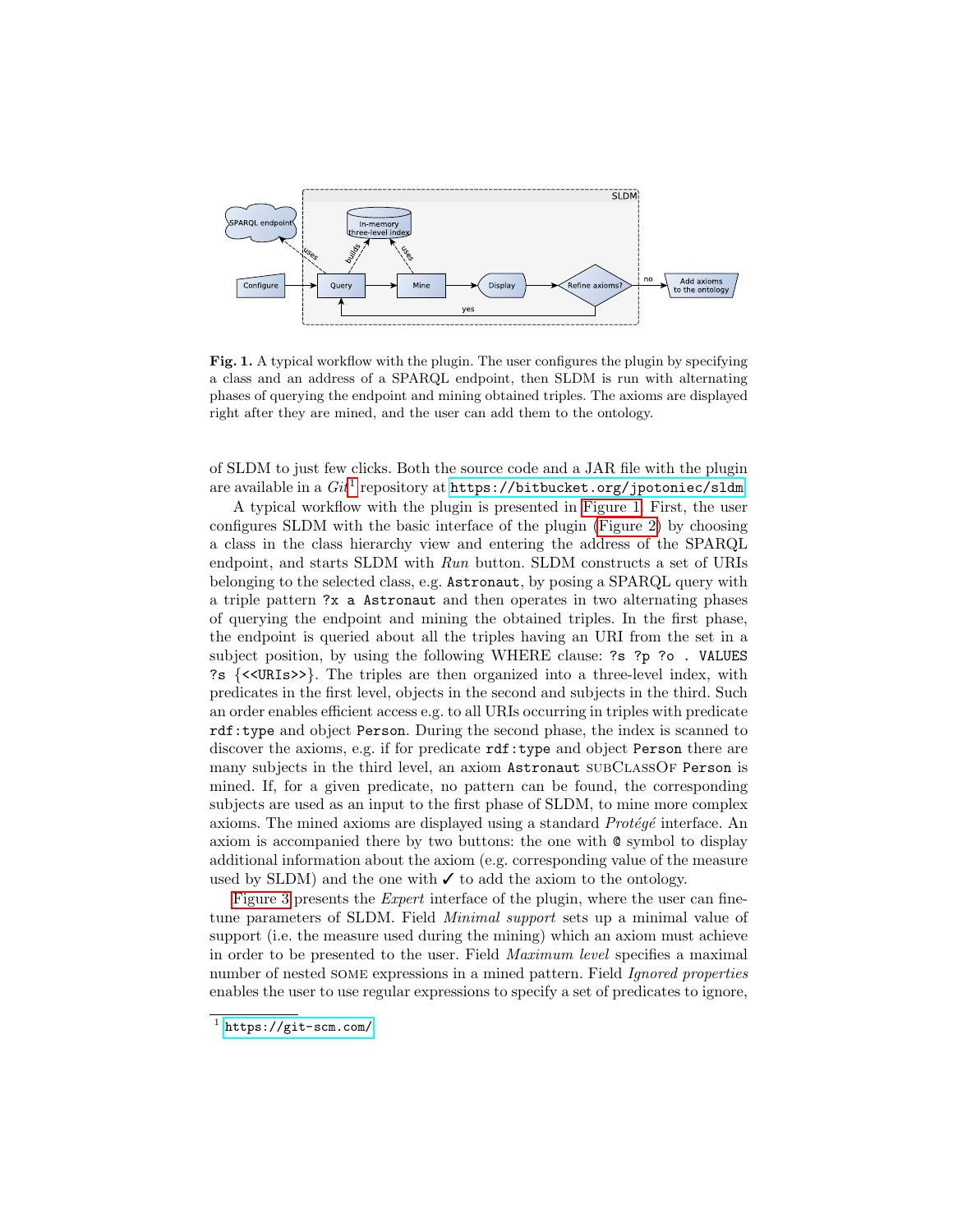

<span id="page-2-0"></span>Fig. 2. A basic view of SLDM Tab in *Protégé*. The user selects a class in the class hierarchy (1), enters an address of the SPARQL endpoint (2) and clicks Run (3). The mined axioms are presented in the main part of the window (4).

e.g. if a predicate conveys provenance information and is not directly relevant to the semantics of the selected class. If the graph in the SPARQL endpoint is big, it may be useful to use random sampling to decrease the load and increase the speed of the mining. Field *Sample size* allows the user to set how many different URIs from a given class will be considered. To ensure repeatability of sampling, field Random seed enables the user to set a seed for a random number generator. Field Max VALUES size limits the number of URIs specified in a VALUES clause of a single query.

## 3 Proposed Demo

During the demo we will present how to use the plugin using the *DBpedia* ontology [\[1\]](#page-3-9) and a SPARQL endpoint with the DBpedia dataset loaded. To ensure smooth operation, we will provide our own SPARQL endpoint. We will also discuss how various settings of the parameters affect the obtained axioms. The interested attendees will be able to use the plugin to mine an ontology of their choice. A short video similar to what will be presented during the demo is available at <https://www.youtube.com/watch?v=ENdNQ8ESlEk>.

## 4 Conclusion

In this paper, we presented a plugin to  $Prot\acute{e}g\acute{e}$  enabling the user to discover new SubClassOf axioms directly from an on-line Linked Data dataset accessible via a SPARQL endpoint using Swif Linked Data Miner [\[8\]](#page-3-1). The basic configuration of the plugin is very simple and does not require prior expertise in data mining from the user. The plugin along with its source code is freely available at [https:](https://bitbucket.org/jpotoniec/sldm) [//bitbucket.org/jpotoniec/sldm](https://bitbucket.org/jpotoniec/sldm).